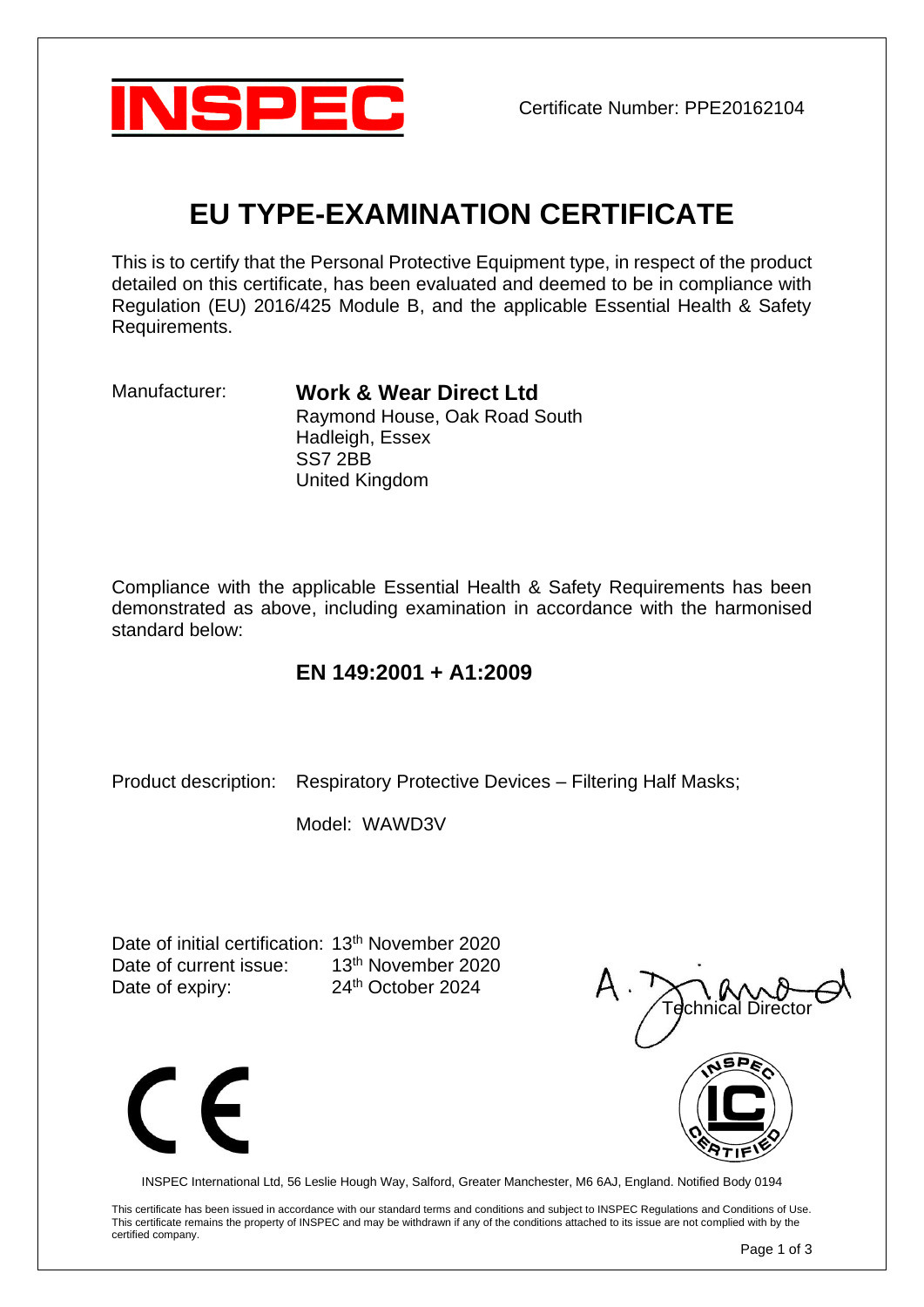

Certificate Number: PPE20162104

## **Product details**

| <b>Model identification:</b> | WAWD3V<br>(includes exhalation valve) |
|------------------------------|---------------------------------------|
|                              |                                       |

**Technical file reference:** TF19161717 & TF20162104

Category: III

Category III product must also have a certificate demonstrating conformity with Module C2 or D of Council Regulation (EU) 2016/425.

**Classification:** FFP3 NR

**Options:** None

**Accessories:** None

**Key:**

NR Single shift use

INSPEC International Ltd, 56 Leslie Hough Way, Salford, Greater Manchester, M6 6AJ, England. Notified Body 0194

This certificate has been issued in accordance with our standard terms and conditions and subject to INSPEC Regulations and Conditions of Use. This certificate remains the property of INSPEC and may be withdrawn if any of the conditions attached to its issue are not complied with by the certified company.